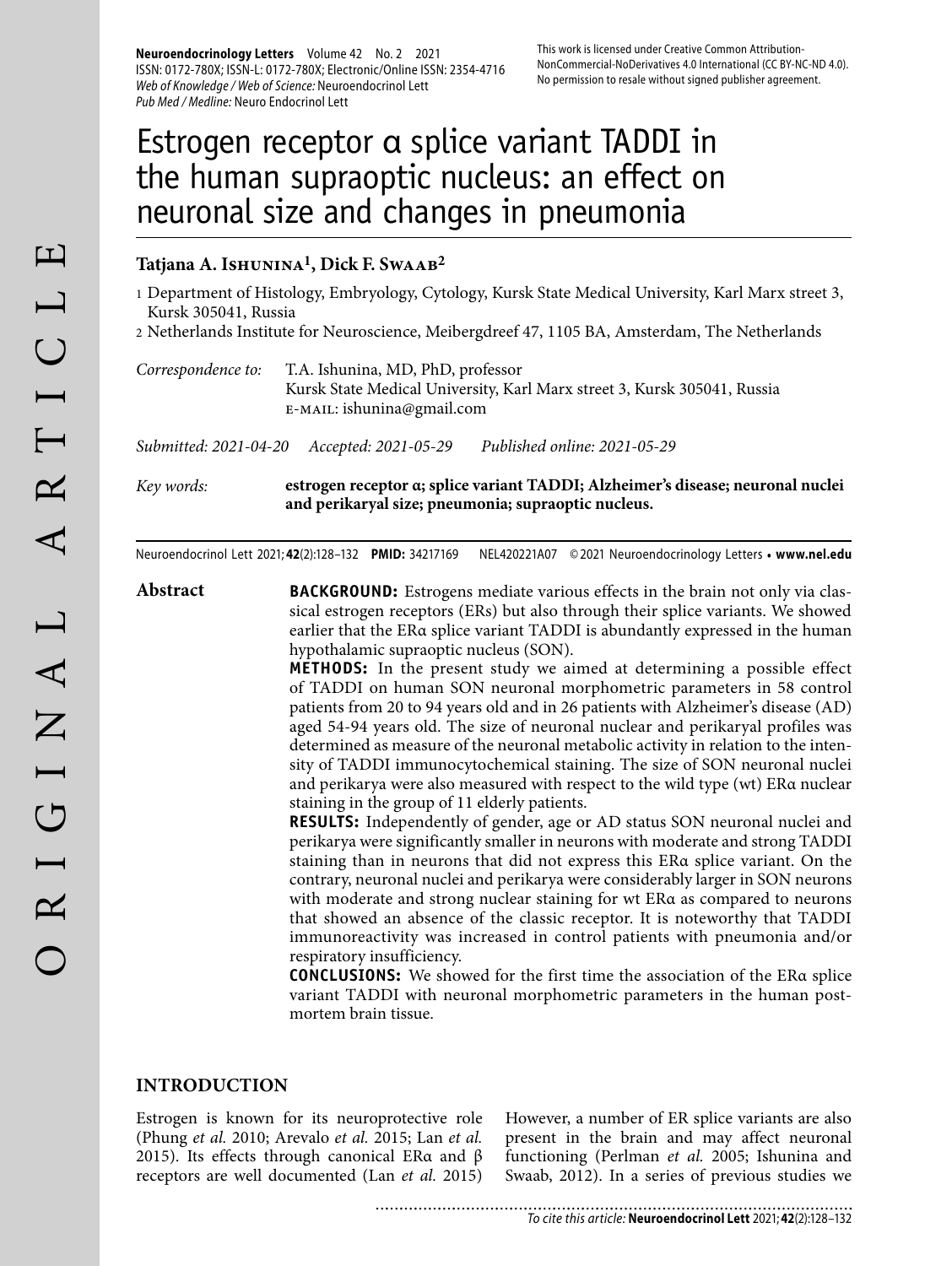identified in the human brain around 62 ERα splice variants, including 50 novel variants, and confirmed that they may be present there at the protein level (Ishunina and Swaab, 2012). One of the novel variants, TADDI, was isolated from the human hippocampus. It lacks 31 bp from the junction between exons 3 and 4, and 13 nucleotides from exon 2 are inserted into this splice site (Ishunina and Swaab, 2009; Ishunina *et al.* 2007). TADDI protein has a deletion of 11 amino acids 253–263 of the canonical ER (gb/AAA52399.1) that are replaced by 5 novel amino acids DWPVP. The altered region is inside the hinge domain and the excluded sequence overlaps with the nuclear localization signal that may be important for the induction of a directed bend in DNA regions enclosing estrogen responsive element (Picard *et al.* 1990; Schultz *et al.* 2002). With the help of polyclonal antibody T2.2 that was raised in a rabbit by Eurogentec S.A. (Seraing, Belgium) against the sequence YEVGMMKDWPVPMLKH that covers the unique splice site of TADDI predicted protein, we further showed that this ERα splice variant is present in the human brain at the protein level and changes in aging and Alzheimers disease (AD) (Ishunina and Swaab, 2009). The largest amount of TADDI protein was found in the hypothalamic supraoptic nucleus which is the main source of plasma arginine vasopressin (AVP) (Swaab, 2003). In the present study we determined by a morphometric analysis SON neuronal nuclei and perikarya in relation to the intensity of TADDI and canonical ERα immunocytochemical staining to estimate their possible effects on neuronal metabolic activity of these neuroendocrine neurons.

# **MATERIALS AND METHODS**

The study was performed with hypothalamic sections containing the SON obtained in the framework of the Netherlands Brain Bank (NBB). In all cases written consent for the brain autopsy and the use of the material and clinical information for research purposes was received by the NBB. Fifty eight patients without neurological or psychiatric disorders (control cases) from 20 to 94 years of age and twenty six patients with AD from 54 to 94 years of age were used in the same way as in our previous study (Ishunina and Swaab, 2009). Clinico-pathological information is available in (Ishunina and Swaab, 2009). Immunocytochemical and morphometric studies were performed on sections from the mainly (90-95%) vasopressinergic dorsolateral part of the SON. The procedure of immunocytochemical staining of the ERα splice variant TADDI and the specificity of the staining were described in detail earlier (Ishunina and Swaab, 2009).

The ERα splice variant TADDI staining was predominantly observed in the neuronal cytoplasm. The intensity of the immunocytochemical staining for TADDI was estimated semi-quantitatively at the microscopical examination as: 1) strong  $(++), 2$  moderate  $(+), 3$  weak  $(+)$ , 4) negative  $(-)$  – no staining, and was verified by optic measurements. According to the ImageJ measurements, the ratio area/integrated density was more than 0,008 for the strong intensity, 0.007-0.008 for the moderate intensity and in the range of 0.006-0.007 for the weak intensity. It should be noted that these values agree well with the intensity scale used in our previous study (Ishunina *et al.* 2019) and that the differences in the intensity of the staining were well apparent at the microscopical examination (Fig. 1).

A total of 7673 morphometric measurements on microphotographs of the SON containing sections made at x400 magnification were performed using the ImageJ program (Ishunina *et al.* 2019). Neuronal perikarya, their nuclei and nucleoli were perfectly detectable following TADDI staining. Glial cells were differentiated from neurons based on their smaller size, little cytoplasm and the absence of a nucleolus. Randomly chosen neuronal perykaryal and nuclear profiles with nucleoli were outlined manually and their areas were subsequently determined using the "analyse  $\rightarrow$  measure" tools. The differences in the size of neuronal nuclei and perikarya were tested using the Mann-Whitney U-test. A *p*-value < 0.05 was considered to be significant.

In addition, SON nuclei and perikaryal sizes were estimated with respect to canonical ERα staining in 11 control cases (from 61 to 89 years of age) that were used in our previous study (Ishunina *et al.* 2019). SON neuronal nuclei and perikarya were compared between neuronal groups with either strong or moderate staining for canonical ERα and neurons with the absence or very weak staining. Wild type (wt) ERα was localized predominantly in the SON neuronal nuclei.

# **RESULTS**

#### *Morphometric analysis of SON neurons in relation to TADDI staining*

Morphometric data from control and AD cases were presented in relation to the intensity of TADDI staining to determine the effect of TADDI on neuronal nuclear and perikaryal sizes. Within each group the subgroups with weak or no staining, moderate and strong intensity of immunocytochemical staining for TADDI were defined. There were 9 cases with negative or weak staining and 17 cases with moderate to strong staining in the AD group and 13 cases with negative or weak staining and 45 cases with moderate to strong staining among control patients (Table 1). This approach was completely different from the methodology of our previous study where we measured total TADDIimmunoreactivity in the SON independently on the intensity of staining (Ishunina and Swaab, 2009). In both control and AD cases the profile areas of neuronal nuclei and perikarya were significantly larger if TADDIimmunoreactivity was low or absent than in cases with moderate and strong staining (*p*<0,001) (Table 1,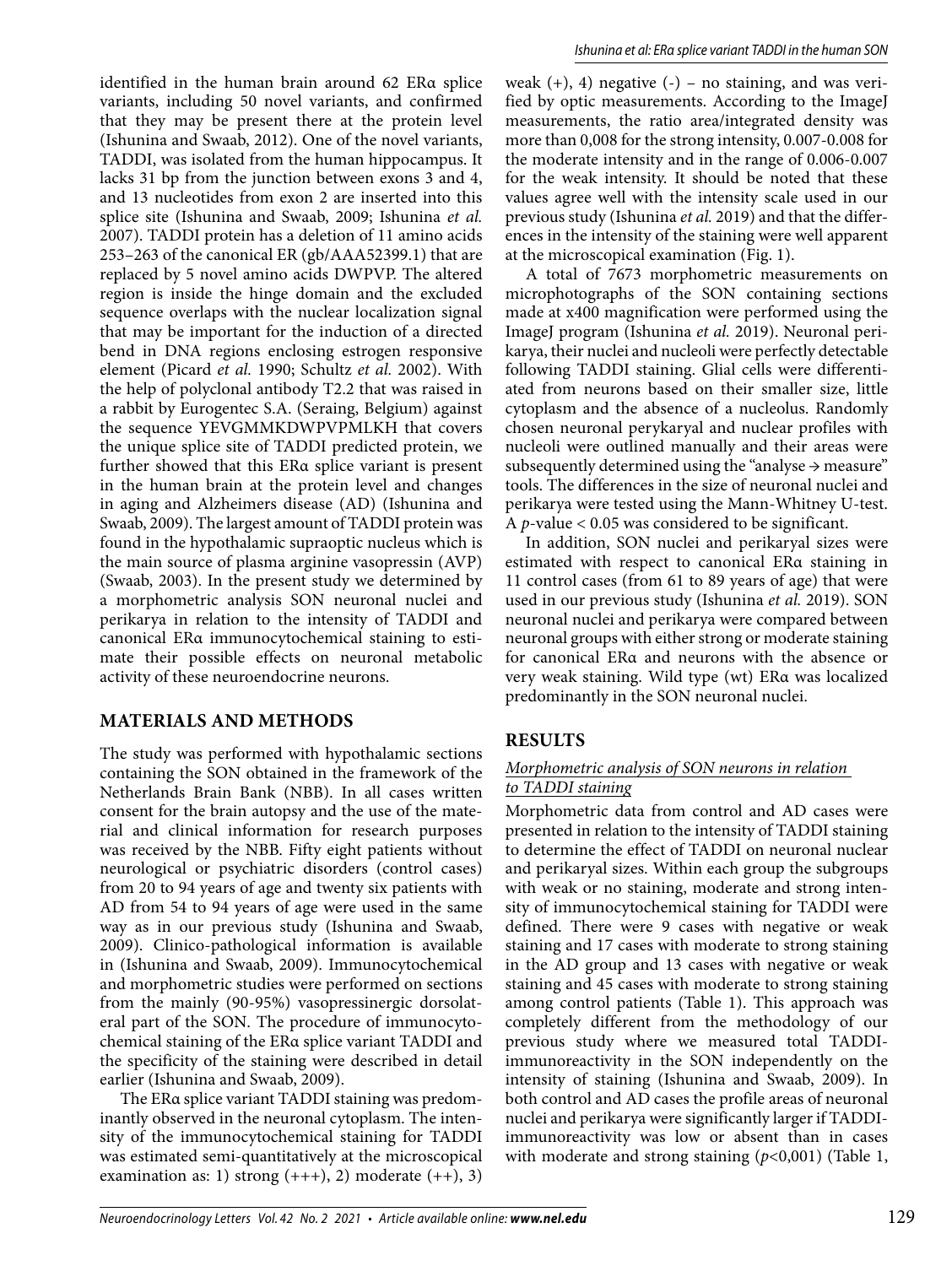Tab. 1. Neuronal nuclear and perikaryal profile areas in the human supraoptic nucleus in relation to ERa splice variant TADDI immunoreactivity (mean±SEM).

| <b>Groups</b>       | Nuclear profiles, $\mu m^2$           |                                        | Perikaryal profiles, $\mu$ m <sup>2</sup> |                                        |
|---------------------|---------------------------------------|----------------------------------------|-------------------------------------------|----------------------------------------|
|                     | Negative or weak<br>staining          | <b>Moderate and strong</b><br>staining | <b>Negative or weak</b><br>staining       | <b>Moderate and strong</b><br>staining |
| AD cases, $n=26$    | $120,8 \pm 5,0$ <sup>1</sup><br>$n=9$ | $97.4 \pm 3.31$<br>$n = 17$            | $436.5 \pm 18.5^2$<br>$n=9$               | 383,4±21,1 <sup>2</sup><br>$n = 17$    |
| AD men. $n=12$      | $116,6 \pm 8,4$                       | $97.9 \pm 4.8$                         | $466.3 \pm 34.9$                          | $409.5 \pm 32.1$                       |
| AD women, $n=14$    | $124,1 \pm 6,7$ <sup>5</sup>          | $96,9{\pm}4,75$                        | $412,7 \pm 13,5$                          | $360,1 \pm 27,3$                       |
| Control cases, n=58 | $113,8 + 5,0^3$<br>$n = 13$           | $87.5 \pm 2.2^3$<br>$n = 45$           | $417.2 \pm 24.74$<br>$n = 13$             | 329.7±11.4 <sup>4</sup><br>$n = 45$    |
| Control men, n=25   | $116,3 \pm 7,4^6$                     | $88,1 \pm 2,3^6$                       | $433,8 \pm 38,4^7$                        | 340.7 $\pm$ 14.6 <sup>7</sup>          |
| Control women, n=33 | $110.9 \pm 7.18$                      | $87,1 \pm 3,4^8$                       | $397,8 \pm 31,19$                         | $322,4 \pm 16,39$                      |

**1,3,4,6,7** – p<0,001; **2,9** – p<0,05; **5,8** – p<0,01.

Fig. 1). These differences were independent of either the gender or the age of human subjects.

#### *TADDI immunoreactivity in relation to pneumonia/ respiratory insufficiency*

In the control group TADDI immunoreactivity was prominent in people who died from pneumonia or respiratory insufficiency. 89% of cases with these diagnoses demonstrated moderate to strong staining for this ERα splice variant. And only 11% of patients with pneumonia/respiratory insufficiency showed negative or weak staining for TADDI (*p*=0.003, according to chi-square test). Total TADDI immunoreactivity per SON area was significantly (by 31%) higher in control patients with pneumonia/respiratory insufficiency than in people without this pathology  $(p<0.05)$ (Table 2) showing that hypoxia may stimulate the expression of this ERα splice variant which in turn may decrease the AVP synthetic activity of SON neurons. In the AD group this link was less clear as AD patients

had decreased levels of TADDI as shown previously (Ishunina and Swaab, 2009).

#### *Morphometric analysis of SON neurons in relation to classical ERα staining*

In the group of elderly control cases, SON neuronal nuclei ( $p < 0.001$ ) and perikarya ( $p < 0.01$ ) were significantly larger if strong or moderate nuclear staining for classical ERα was present as compared to neurons with the absence or very weak staining for the wt ERα (Table 3).

### *AD-related changes in SON neuronal nuclear and perikaryal sizes*

Both nuclear and perikaryal areas were significantly larger in AD patients (n=26) than in the entire control group  $(n=58)$   $(p<0,01)$  (Table 1). When these morphometric parameters were compared between AD (n=26) and age-matched (54-94 years of age) control cases (n=30), the difference was less clear and showed only



**Fig. 1.** Microphotographs demonstrating larger nuclear sizes in the human SON with weak immunostaining for TADDI (A) as compared to the SON neurons with strong immunoreactivity for TADDI (B) in 60 year old AD (A) and control (B) women. Original magnification x630.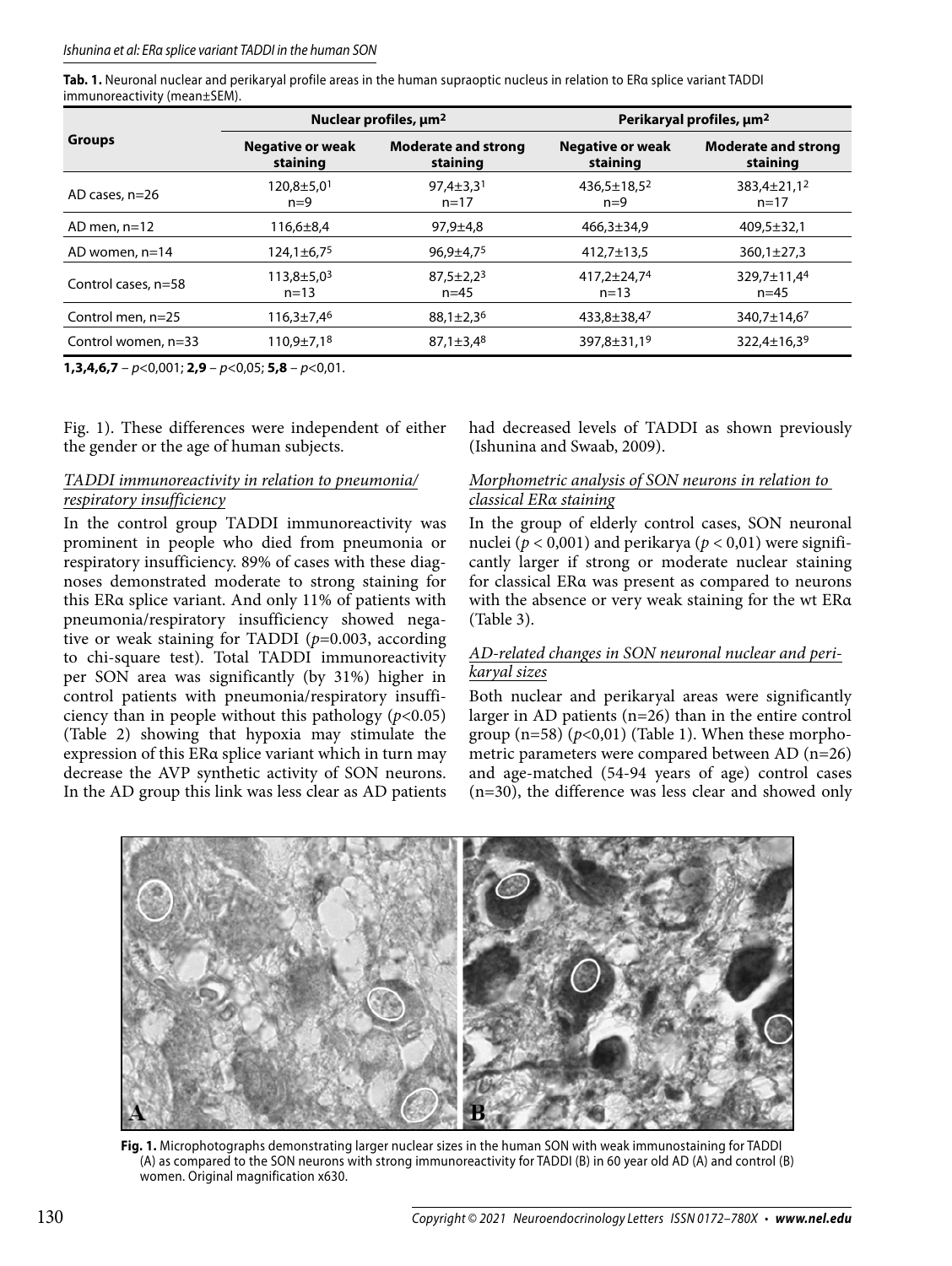| <b>Tab. 2.</b> TADDI immunoreactivity in control cases with and without pneumonia/respiratoty insufficiency (mean±SEM). |  |  |
|-------------------------------------------------------------------------------------------------------------------------|--|--|
|-------------------------------------------------------------------------------------------------------------------------|--|--|

| Pneumonia/respiratoty insufficiency status             | $+$ (17 cases) | – (40 cases)   |
|--------------------------------------------------------|----------------|----------------|
| % of the SON area covered by TADDI<br>immunoreactivity | $3.97 \pm 0.6$ | $2.75 \pm 0.4$ |

**Tab. 3.** Neuronal nuclear and perikaryal profile areas in the human supraoptic nucleus in relation to the wtERα in control cases (mean±SEM).

| <b>Groups</b>                               | Nuclear profiles, $\mu m^2$         |                                        | Perikaryal profiles, $\mu$ m <sup>2</sup> |                                        |
|---------------------------------------------|-------------------------------------|----------------------------------------|-------------------------------------------|----------------------------------------|
|                                             | <b>Negative or weak</b><br>staining | <b>Moderate and strong</b><br>staining | <b>Negative or weak</b><br>staining       | <b>Moderate and strong</b><br>staining |
| Control cases, n=11                         | $68,4 \pm 5,3$ <sup>1</sup>         | $92.4 \pm 6.2^1$                       | $273,3 \pm 31,1^2$                        | $312,9 \pm 25,5^2$                     |
| $\sim$ $\sim$ $\sim$ $\sim$ $\sim$<br>- - - |                                     |                                        |                                           |                                        |

**1** –  $p$  < 0,001; **2** –  $p$  < 0,01.

a trend towards statistical significance (*p*=0,07-0,08). Interestingly, this slight SON neuronal activation in AD was apparent in case of moderate or strong staining for TADDI. The differences in nuclear and perikaryal profile areas between AD and age-matched controls were completely absent if TADDI immunoreactivity was absent or weak. Independently of the intensity for TADDI staining, SON neuronal nuclei in AD women were about 30% smaller than in the age-matched control women  $(p<0.05)$ .

#### **DISCUSSION**

In the present study we found for the first time that the size of SON neuronal nuclei and perikarya indicative of the neuronal metabolic activity may depend on the presence of ERα splice variants. To our knowledge, this is the first study to demonstrate the effect of ERα splice variants on human neurons ex vivo. Both SON neuronal nuclei and perikarya were larger when TADDI immunoreactivity was low or absent. This observation clearly points to the inhibitory role of this ERα splice variant on SON neuronal metabolic activity and plasma AVP synthesis. In our previous functional study in HeLa cells TADDI showed the presence of  $(17\beta)$ -estradiolstimulated transcriptional activity and demonstrated pronounced dominant negative function (Ishunina *et al.* 2013). In the present study this inhibitory effect was confirmed in the human brain. It should be noted that TADDI was not related to the menopausal changes in the SON neuronal metabolic activity (Ishunina and Swaab, 2009). However, its diminished amount in the SON of AD cases (predominantly women) (Ishunina and Swaab, 2009) could be attributed to the larger AVP neuronal size. We found that TADDI was related to decreased morphometric parameters of SON neurons, a result that was largely independent of gender, age or AD. This effect of TADDI is opposite to that of the canonical ERα since nuclei and perikarya were larger in SON neurons with strong and moderate nuclear wt ERα staining as compared to neurons that did not contain wt ERα. It should be noted here that the presence of the wt ERα was also associated with larger

neuronal nuclei and perikarya in the human medial mamillary nucleus (MMN) (Ishunina *et al.* 2019).

When SON neuronal nuclear and perykaryal profile areas were compared between AD patients and all control subjects, AD-related activation of SON neuronal metabolic activity was noted. It was also suggested by other researchers that the SON vasopressinergic neurons are generally not affected by AD-related pathology, such as amyloid plaque or neurofibrillary tangles and may even show some activation as judged from the increased nucleolar and Golgi apparatus size (Fliers *et al.* 1985; Lucassen *et al.* 1994; Baloyannis *et al.* 2015). The association of increased neuronal metabolic activity with the lower expression of AD-related neuropathology was also reported in the MMN of AD and vascular dementia patients (Ishunina *et al.* 2019), in the nucleus basalis of Meynert of patients with mild cognitive impairment (Dubelaar *et al.* 2014) and was apparent as the UP-DOWN pattern of some 800 genes that showed contrasting expression changes from upregulation in earlier Braak stages to downregulation in advanced AD (Bossers *et al.* 2010). To note, this list included, among others, genes involved in ribosome biogenesis and assembly that are clearly related to the neuronal nuclear size studied in the present and previous work. Although the AVP gene was suggested to play a role in dementia development in Down syndrome and AD (Labudova *et al.* 1998), no change in AVP mRNA levels were detected in the SON of AD and age-matched controls (Lucassen *et al.* 1997). It is also unclear whether minor SON AVP neuronal activation in AD could be reflected in AVP plasma levels and/or AVP-related kidney function (Albert *et al.* 1995).

Thus, the main conclusion of this study is that TADDI is associated with a clear decrease in morphometric parameters of SON neurons while canonical ERα mediates stimulatory effects as suggested earlier based on gender- and age-related differences in the ERα immunoreactivity. Consequently, people expressing TADDI splice variant in the SON will be expected to have lower plasma vasopressin levels and larger volumes of less concentrated urine.